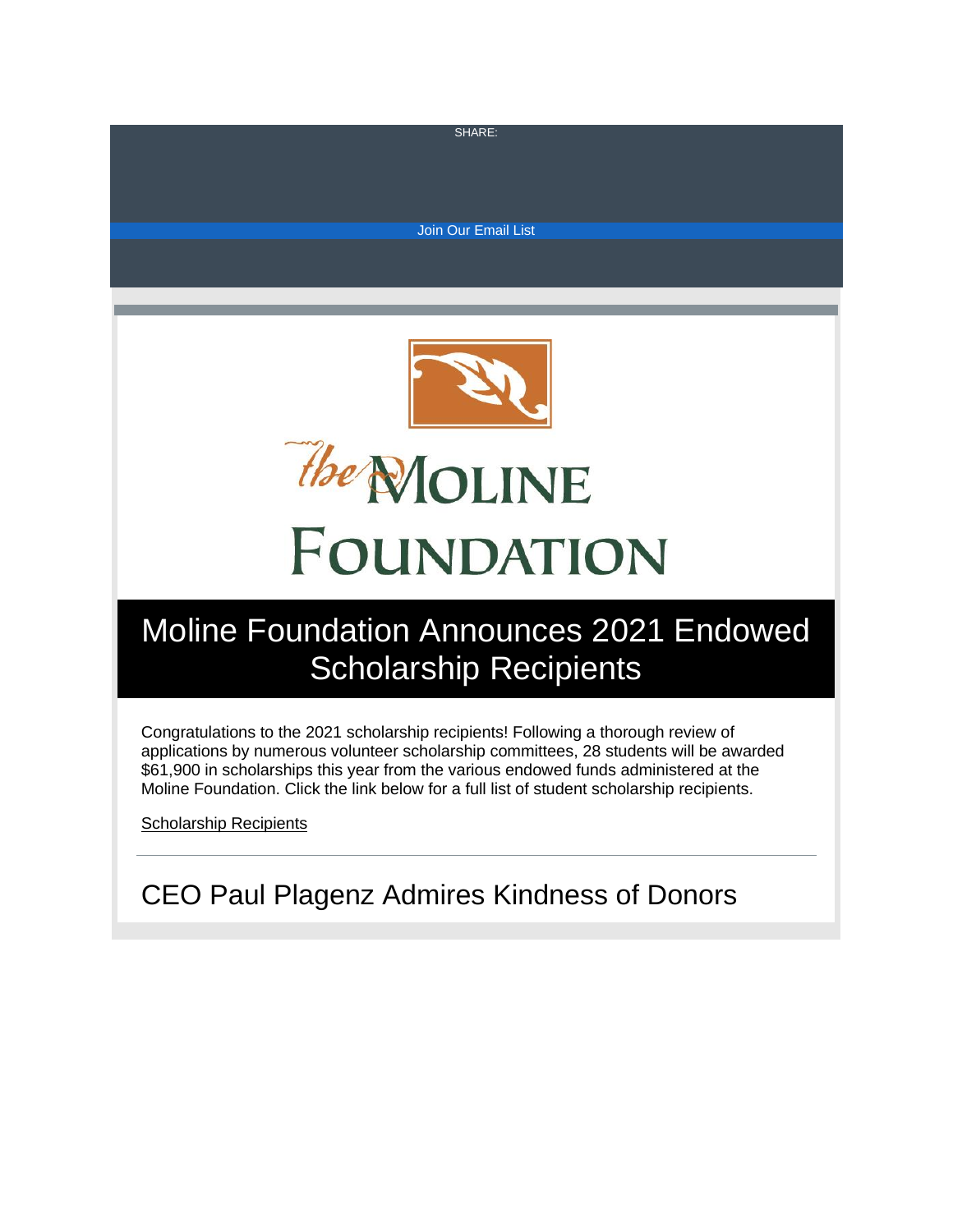#### Greetings,

Thank you for your interest in The Moline Foundation.

Reflecting on this inaugural newsletter, I was searching for the exact words to relay what a community foundation does? The answer was quite simple - the best way to explain what we do is through the wonderful stories of our generous donors.

One consistent message throughout all of these stories is how these individuals made the admirable decision to improve the lives of others and the community. Most often, these donors do not know, and may never know, whose lives will be forever changed by their kindness.

The Moline Foundation is honored to be a philanthropic partner of these individuals and I invite you to continue reading this issue to learn of their inspiring stories.



Best regards,



**Hanson Scholarship Continues Its Impact**

Clement T. Hanson was a Moline businessman and community leader, and Tom Hanson's late father. He was widely respected for his exemplary business ethics, a visionary executive in human rights, and participative management in corporate life. "Our father, Clement Hanson, was able to attend the University of Iowa only because of a community scholarship established to pay his cost of obtaining a college degree," Tom Hanson said. "The Clement Hanson Scholarship was created by his family in 1987 to honor him by providing needed financial support to graduating high school students residing in the Moline school district during their four years of undergraduate study." The \$6,000 Clement



**QCFORSE Supports Racquet Sports in QC**

QCFORSE - Quad City Friends Of Racquet Sports Enthusiasts - now have an endowed fund at the Moline Foundation. What started as a group raising funds for new pickle-ball courts in Riverside Park has now turned into a legacy for racquet sports in the Quad Cities Area. One Co-Founder, Susan Archer says "We realized the advantages of developing an endowment fund account with Moline Foundation. They helped us develop the idea of adding a larger population to our account versus just pickleball," Archer said. "That is where the name Quad Cities Friends of Racquet Sports Enthusiasts came from. It includes tennis, racquetball, pickleball and any future racquet sports that may arise. The Moline Foundation Matching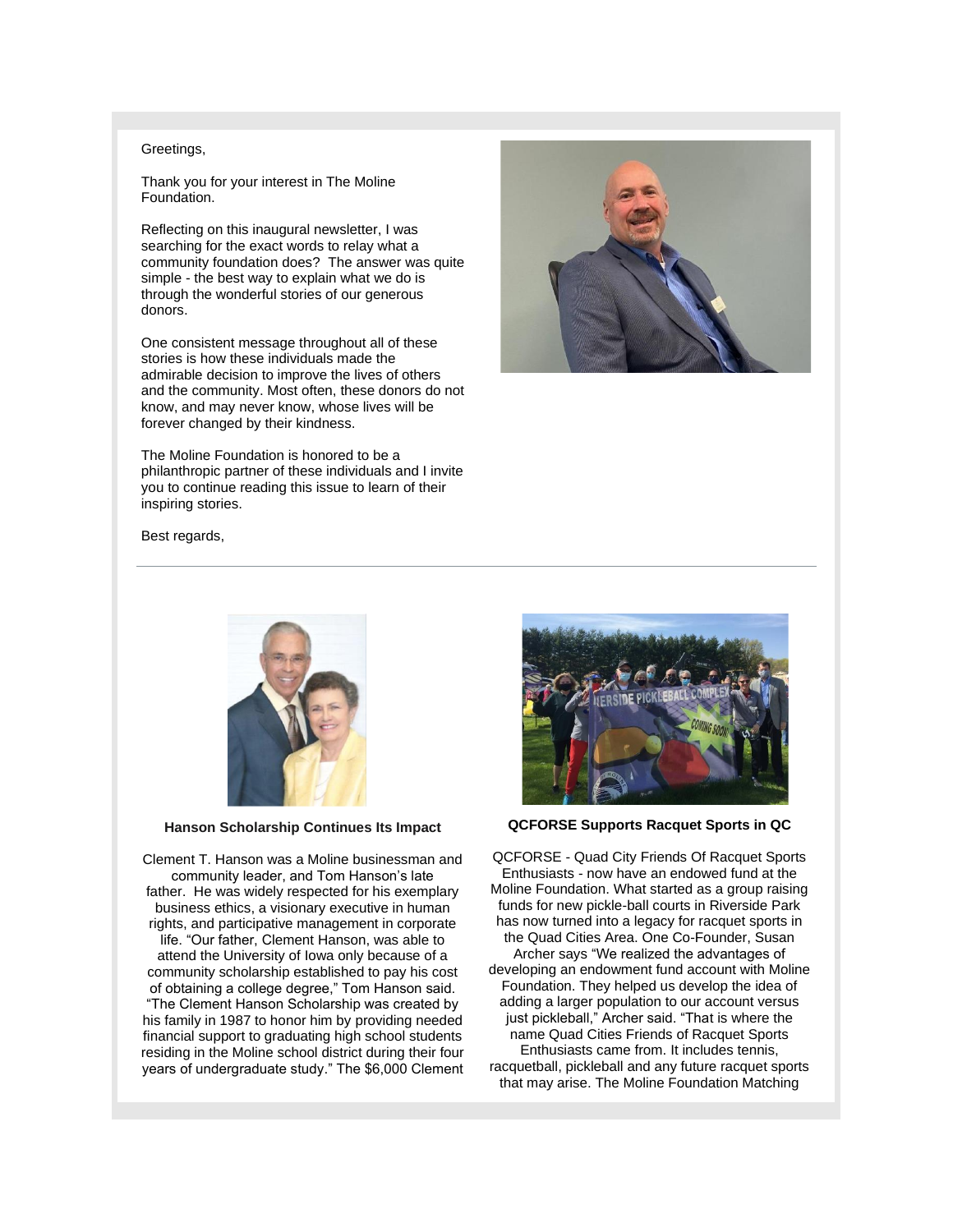T. Hanson scholarship was first awarded May of 1987 and to date over 113 students have received this award, including a 2021 recipient from Alleman High School.

**[Give to Hanson Scholarship](https://donorbox.org/clem-t-hanson-memorial-scholarship)**

Funds Challenge was a big motivator for us to start the fund to try to raise money for all racquet sports in the area."

.

**[Give to QCFORSE](https://donorbox.org/qcforce)**



# **\$125,000 Match Accepted in Community Endowment Challenge**

The Moline Foundation Community Endowment Challenge was created to help create and grow endowment funds which will serve our community needs into perpetuity. A \$125,000 match was accepted by 10 non-profit participants. If you're interested in creating an endowment fund contact Claudia Meenan at [cmeenan@molinefoundation.org](mailto:cmeenan@molinefoundation.org)  or call 309.764.4193.

Important Dates

- **June 3** Bass Street Landing Concert Series begins
- J**uly 5-11** John Deere Classic



The Moline Foundation is sponsoring the first week of the Bass Street Landing Concert Series 2021 provided by [The](https://www.facebook.com/moline.centre)  [Moline Centre.](https://www.facebook.com/moline.centre)